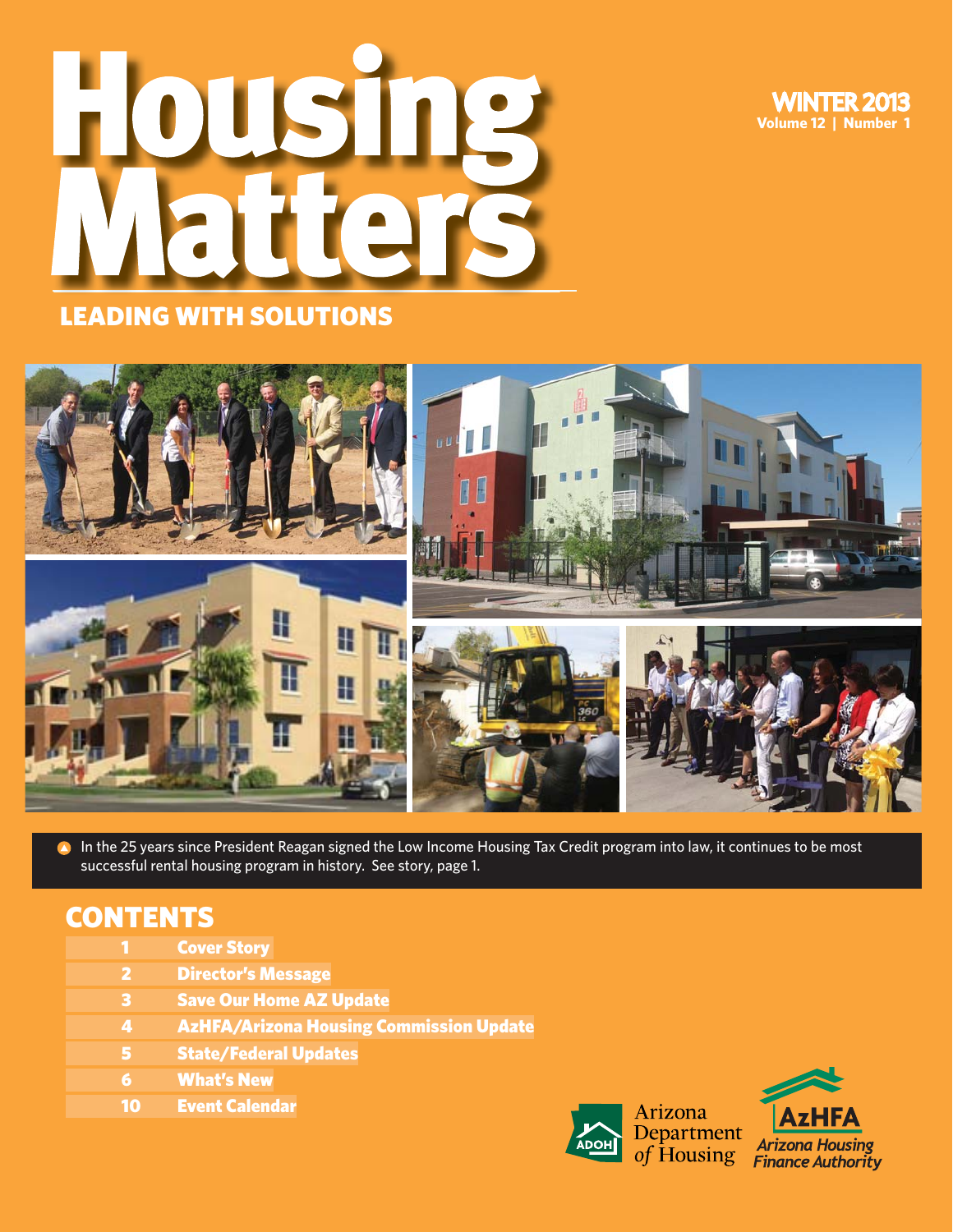## **Housing Matters** LEADING WITH SOLUTIONS



# ADOH Utilizes LIHTC Program to Help Stimulate Job Growth

On October 22, 1986, President Ronald Reagan signed the Tax Reform Act of 1986. This landmark legislation created the Low Income Housing Tax Credit (LIHTC) program. The LIHTC program was created to encourage the construction and rehabilitation of affordable apartments for low-income working families by offering owners of such housing a credit against tax liability for 10 years.

While no one could have predicted its future, the LIHTC program has gone on to become the most successful rental housing program in history with over 2.5 million units of affordable, quality apartments constructed and preserved in rural, suburban, and urban areas across the country. Since its inception, the LIHTC program has provided financing for well over 40,000 affordable homes throughout Arizona.

The availability of affordable housing remains a necessity for economic development in the state. This past year, through the LIHTC program, ADOH implemented a plan to help stimulate immediate job growth. Our goal was to leverage the program to create jobs in 2012. Our LIHTC development partners had to submit their building plans by May 1st and purchase their land by July 6th; however, they were rewarded by the Department

with the forward allocation of 2013 tax credits. As a result we invested over \$200 million in financing to fund 18 low income rental projects, creating over 1200 low income rental units in 7 counties, the most ever funded in one year by ADOH.

Based on estimates from the National Association of Homebuilders, 1,818 jobs will be created during one year of construction and 458 ongoing annual local jobs will be in place when all this past year's projects are completed and occupied.

Later on in this edition of *Housing Matters*, we highlight some of these projects that held groundbreakings. For more information on the LIHTC program, please visit *www.azhousing.gov.*



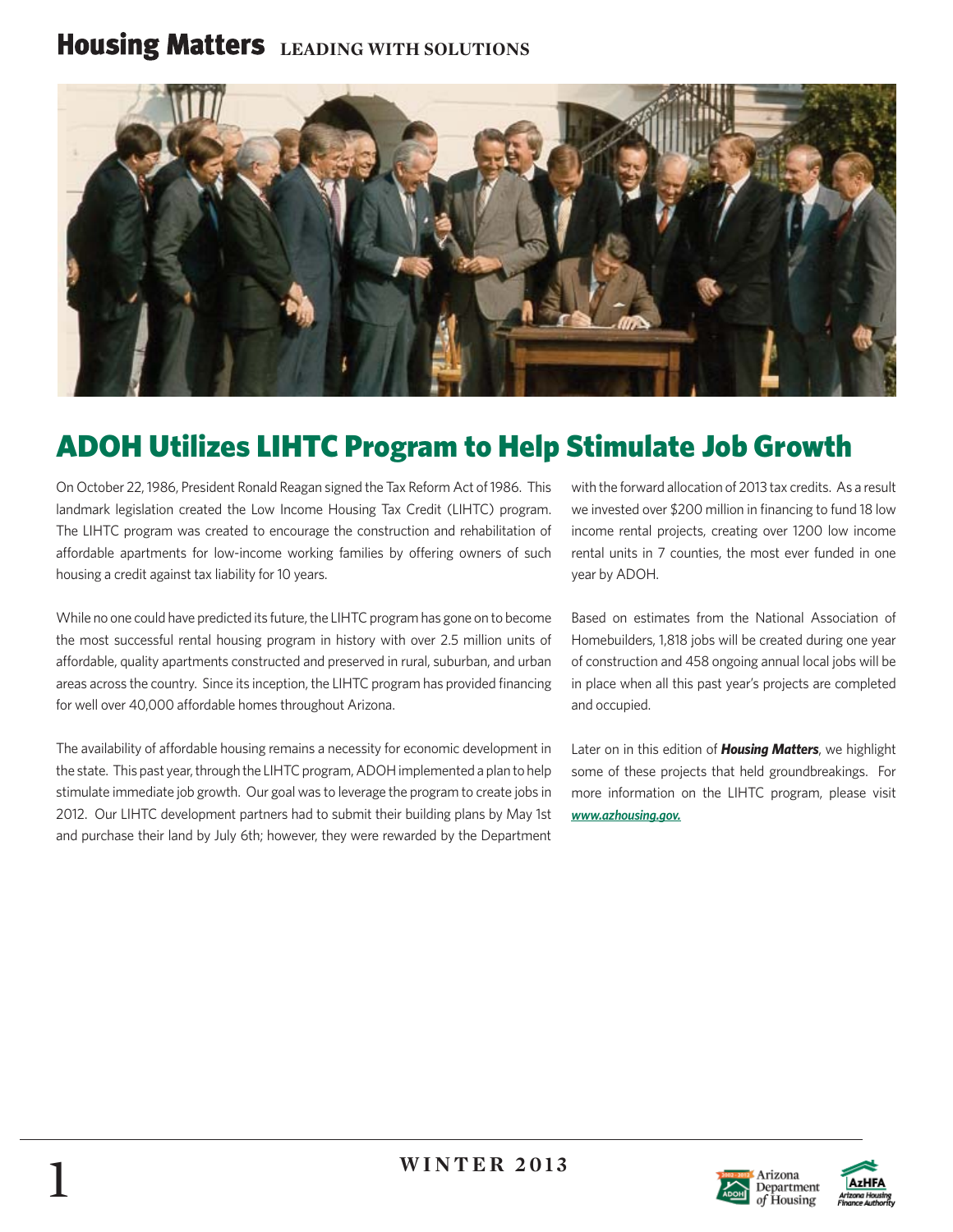

## Director's Message

**F** Y 2012 was a productive year for the Department. The Arizona Department of Housing, Arizona Finance Authority and Arizona Home Foreclosure Prevention Funding Corporation made financial commitments of over \$339 million in state and federal assistance. Over the course of the year the agency touched the lives of over 105,000 Arizonans.

\$220 million was invested in low income rental properties producing 2,028 affordable rental units geographically distributed across the state. These units will provide housing that is decent, safe, location efficient and sustainable for seniors, families and people with disabilities.

The Department has strived to improve energy efficiency in housing, reducing utility costs to residents and conserving natural resources. We are building healthier living environments by eliminating materials that contain volatile organic compounds or VOC's. We are sealing registers and duct work during construction and flushing the system prior to occupancy, minimizing dust and other materials that can be detrimental to health. We are encouraging builders to install hard surface flooring and promoting smoke free buildings. We have funded more location efficient housing in the past three years than ever before. This includes housing that is located within walking distance to public transportation, near high rated schools, shopping and services and housing that will continue to provide opportunities for Arizona residents for the next 30 years.

 In FY 2012, the Department administered over \$62 million in rental subsidy payments assisting over 10,000 extremely low-income Arizonans with their monthly rent. Among those assisted were very low-income seniors, formerly homeless individuals, the seriously mentally ill, households living with HIV/AIDS and other special needs groups.

 The Arizona Housing Finance Authority provided approximately 200 Arizona households with an affordable 30 year mortgage and down payment assistance. State Housing Finance Authorities loan portfolio's experienced far fewer foreclosures during the recession largely due to tried and true 30 year loan products, standard underwriting guidelines and required housing counseling. Thanks to some savvy business moves, the Finance Authority was able to turn a \$25 million mortgage bond program into a \$50 million program at little cost, doubling the number of Arizona households that benefited from the mortgage program. In 2013 the Finance Authority will be launching a new mortgage program aimed at assisting more Arizona households become qualified homeowners.

Foreclosure prevention has been a difficult mission over the past three years due in large part to the reluctance of Fannie Mae, Freddie Mac, investors and the large banks to participate. The Department's programs have continued to evolve over time to increase participation. The U.S. Treasury has been very helpful to states in their efforts to overcome these obstacles, sharing best practices and approving several amendments to the original plan. In FY 2012 the Department assisted over 600 families to avoid foreclosure and stay in their homes. Additionally, our foreclosure hotline assisted over 13,500 households with over 3,100 of those callers receiving extensive counseling services. New programs launched in 2012 will assist even more households prevent foreclosure in 2013.

#### *See* **DIRECTOR'S MESSAGE** *on page 6*



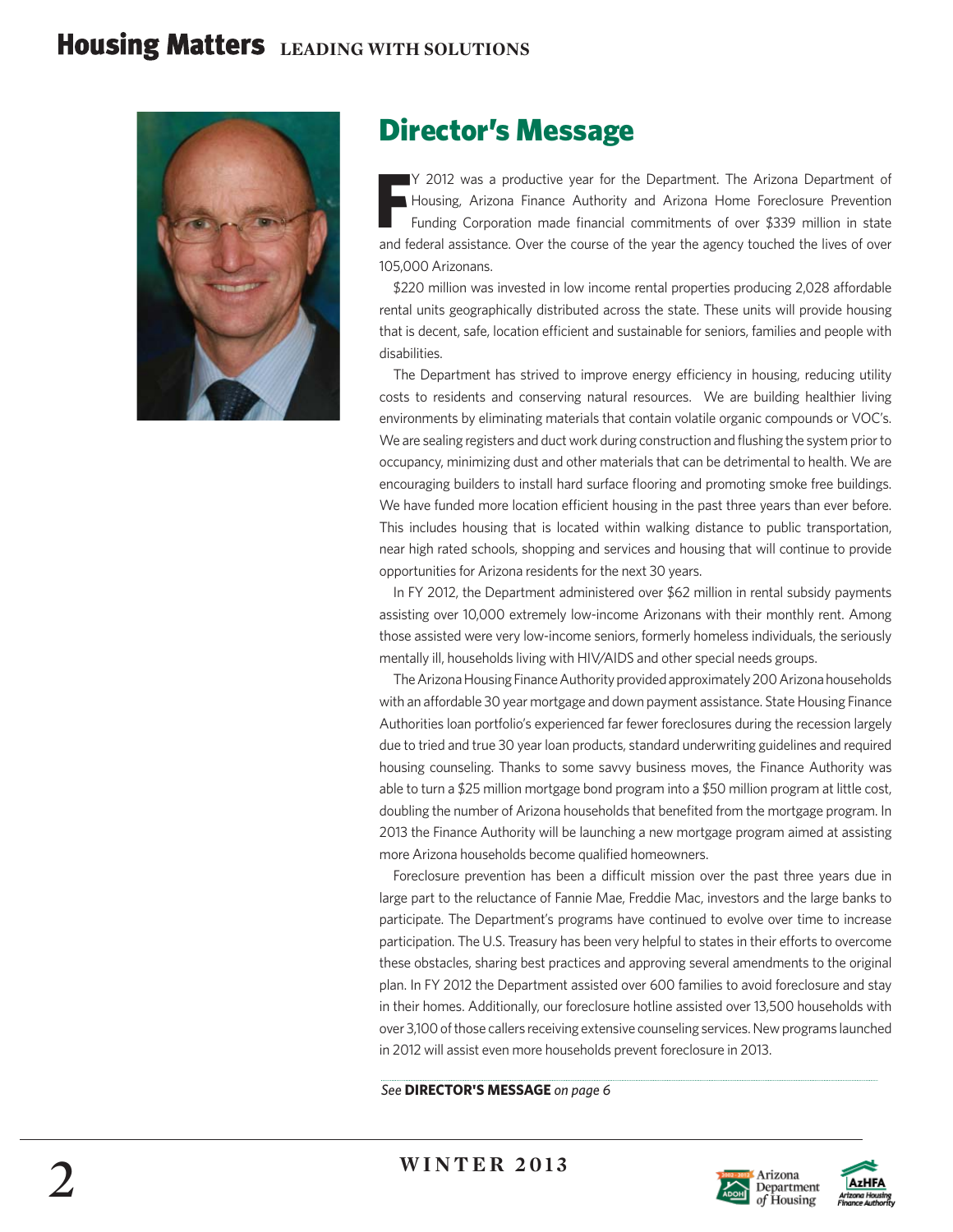

## SAVE OUR HOME AZ UPDATE

Program Updates Allow ADOH to Assist Significant Number of Households

**• In 2012** we made several proactive modifications to the Save Our Home AZ program including the addition of a short sale assistance component and the recent HARP 2.0 Principal Reduction Assistance component.

 Additionally, as part of the program's ongoing evolution, we made some significant modifications to the qualifying provisions. These changes have allowed us to assist a

significant number of more households throughout Arizona. However, as we enter into 2013, thousands of Arizonans still face the threat of foreclosure and many more are significantly underwater.

Moving forward, we are continuing to find new ways to assist and reach out to troubled homeowners throughout the state. Within the last few weeks, we have upgraded our online application system to make it easier for troubled homeowners to apply for housing assistance. Additionally we continue to find new and creative ways to reach out to homeowners who may not have heard about our program.

 Save Our Home AZ was created to assist homeowners avoid foreclosure on their primary residence. The program provides assistance in the form of Principal Reduction Mortgage Modification, Unemployment/Underemployment Mortgage Assistance, Second Lien Elimination and Short Sale Assistance.

 For additional information, or to take the self assessment to determine your eligibility, please visit *www.azhousing.gov* or call the ARIZONAFORECLOSURE HELP LINE at 1-877-448-1211.



**Mortgage Trouble? Don't Delay...Call Today ARIZONA FORECLOSURE HELP-LINE 1-877-448-1211** 

### LOWER YOUR PRINCIPAL IN CONJUNCTION WITH HARP 2.0

### **Program Qualifications:**

- Homeowner's loan must be owned by Fannie Mae or Freddie Mac.
- Household may not have Gross Income of more than 150% of Area Median Income (AMI) (i.e., for a family of four in Maricopa County, the income limit is \$98,250 or less).
- Eligible properties may not have an outstanding mortgage(s) in excess of 150% of purchase price.
- Property must be the homeowner's primary residence.
- Current Loan to Value (LTV) or Combined Loan to Value (CLTV) must be more than 120%.
- Principal reduction target of 100% LTV after HARP 2.0 refinance.
- Assistance will be provided without a lien.
- Unsecured promissory note signed concurrently with HARP 2.0 refinance.
- May be combined with Second Mortgage Settlement Assistance up to \$16,500 or 40% of outstanding second mortgage balance.

### Application Process:

- Homeowner verifies that mortgage is owned by Fannie Mae or Freddie Mac.
- Homeowner submits signed documents to SOHAZ by fax or mail (download and complete the Request for Certificate of Eligibility)
- Homeowner receives Certificate of Eligibility from SOHAZ to take to lender.
- Lender pre-approves customer for HARP 2.0 refinance.
- Customer completes SOHAZ online Self-Assessment & Application.
- Counselor completes credit counseling and collects any missing documents.
- Simultaneous close with HARP 2.0 refinance.



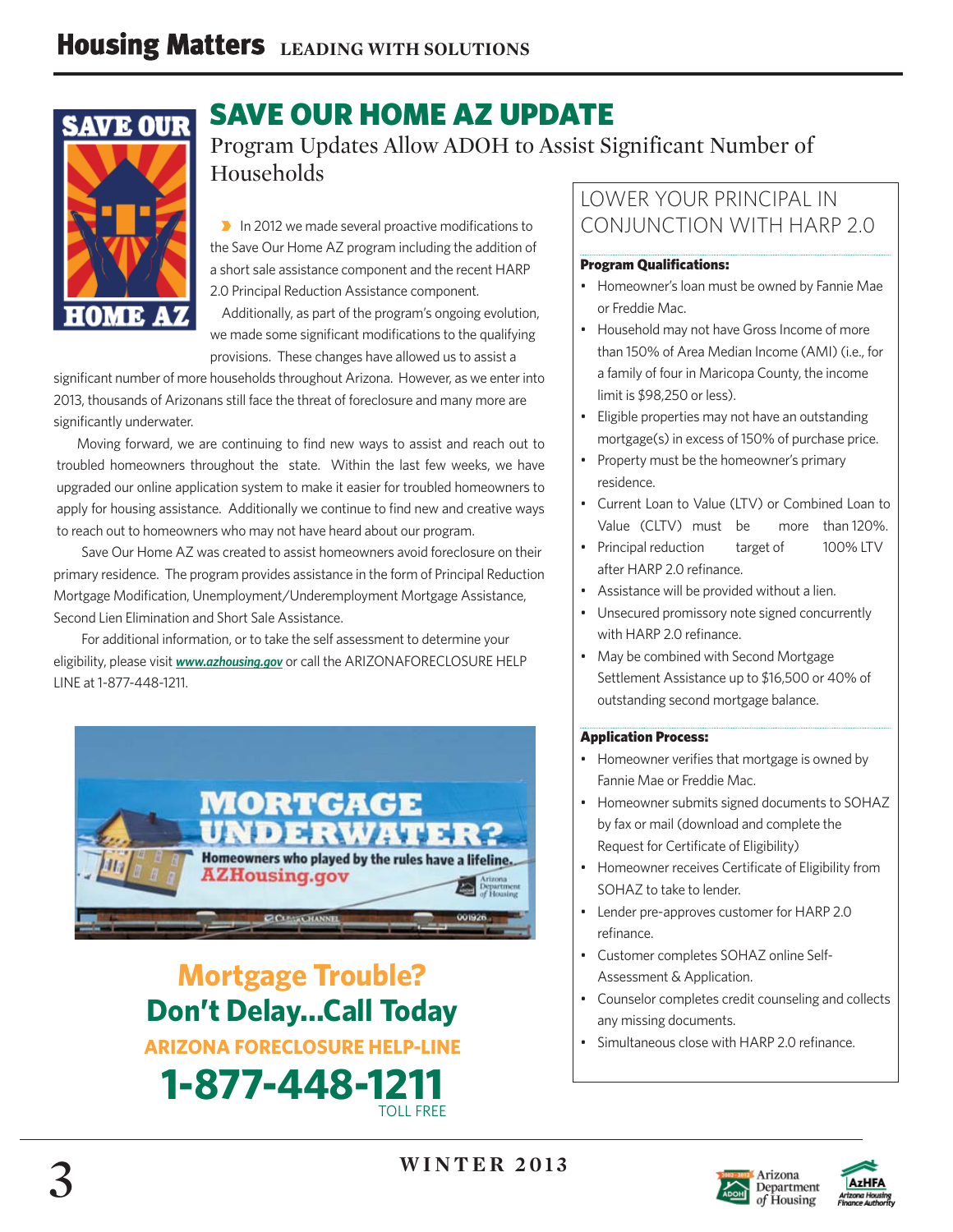# Arizona Housing Finance Authority Activities

The Annual Meeting of the Board of Directors and the election of officers of the Arizona Housing Finance Authority (AzHFA) was held on Thursday, October 11, 2012 at 10:00 am at the offices of the Arizona Department of Housing. The following officers were elected for the next year:

> **Chairperson** Robert J. Gardiner **Secretary Paul C. DeSanctis Treasurer Randall Pullen**

**Vice-chairperson** Manuel T. Gonzalez

▶ The AzHFA sold a pool of Mortgage Backed Securities in November, allowing the existing MRB Plus program for first time homebuyers to be extended into 2013. AzHFA staff is currently working on a new homebuyer assistance program and hopes to announce the details in January, 2013. Additional information on AzHFA programs may be found on the website: www.azhousing.gov.

**Info** Carl Kinney, Arizona Housing Finance Authority Programs Administrator (602) 771-1091 + *carl.kinney@azhousing.gov*

## Arizona Housing Commission **Activities**

**D** The Arizona Housing Commission continues to look at new and creative strategies to address the housing issues that currently affect Arizona. For more information on the Housing Commission and their scope of work, activities, and meeting schedule, please click on the Arizona Housing Commission tab on our website at www.azhousing.gov.

#### AHC VACANCIES

**There are currently several vacancies on the Arizona Housing Commission. If you** wish to apply or would like to receive more information regarding the qualifications to fill these vacancies, please visit the Governor's Office of Boards and Commissions at http://azgovernor.gov/bc or contact Daniel Romm.

info **Daniel Romm,** Legislative Liaison/PIO (602) 771-1008 + *daniel.romm@azhousing.gov* SCHEDULED MEETINGS January 25, 2013 February - No meeting March 29, 2013 *\*check website for times*

#### AZHFA BOARD OF DIRECTORS

**Robert Gardiner Chairperson** Northern Trust, NA

**Manny Gonzalez** Vice Chairperson Pinal County

**Paul DeSanctis Secretary** AZ Lending Specialists, LLC

**Randall L. Pullen** Treasurer Oasis Partners, LLC

**Richard Houseworth** Capitol Bancorp, Ltd.

#### SCHEDULED MEETINGS

January 10, 2013 February 14, 2013 March 14, 2013

*\*check website for times*

#### **MEMBERS**

**David Adame** Chicanos Por La Causa, Inc.

**Kenneth F Anderson** Arizona Housing Association

**Sarah Darr** City of Flagstaff

**Albert Elias** City of Tucson

**Deb Drysdale Elias** George Washington Carver Elementary School

**Peter David Herder** Herder Companies

**David Lembke** Coldwell Banker Narico

**Courtney LeVinus** Capitol Consulting

**Robert Michael McQuaid** JM Management Company **Kathy Pechman** National Bank of Arizona

**Roberto Ruiz**  Ruiz Engineering

**Steven Tofel** Tofel Construction

**Betty Villegas** Pima County

**Ted Williams** Arizona Behavioral Health

**Dave Wolf** Mohave County Community Services Department

**Neal Young** City of Phoenix

**Sen. Andy Biggs** President, Arizona Senate

**Rep. Andrew Tobin** Speaker, Arizona House of Representatives

> Arizona Department of Housing



**WINTER 2013**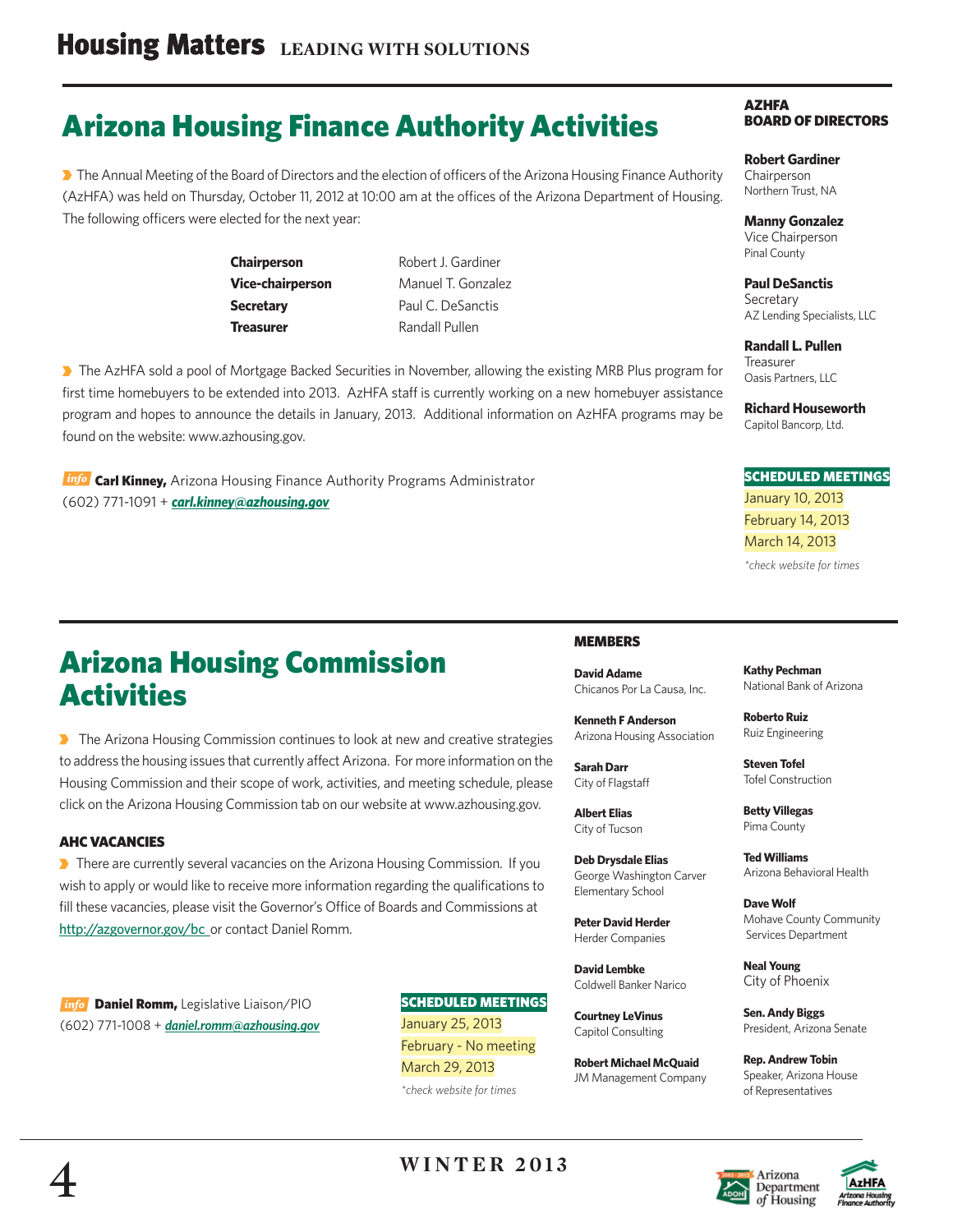## FEDERAL LEGISLATION

### FEDS AVERT FISCAL CLIFF BUT OTHER KEY CHALLENGES LOOM

**D** On New Year's Day, Congress passed the American Taxpayer Relief Act of 2012, avoiding the proverbial fiscal cliff by extending the 2001 and 2003 tax cuts for the majority of American taxpayers. Additionally, the legislation delays sequestration (automatic budget cuts) for HUD and other state agencies, for two months. These budget cuts would have gone into effect on January 2nd and include an 8.2 percent cut to all HUD programs.

 The compromise legislation includes a permanent extension of the 2001 and 2003 income tax rate cuts for individuals and households, except for those earning more than \$400,000 (individuals) and \$450,000 (couples) a year. The bill includes a one-year extension of unemployment insurance benefits; five-year extensions of the American Opportunity Tax Credit, Child Tax Credit, and Earned Income Tax Credit; a permanent adjustment to the Alternative Minimum Tax to prevent it from reaching middle income taxpayers; and an increase in the estate tax rate from 35 to 40 percent for estates worth over \$5 million. Without action, the estate tax would have reverted to pre-2001 levels of a 55 percent top rate for estates worth more than \$1 million.

 In the coming weeks and months ahead, Congress must also address the debt ceiling, which caps the amount of money the federal government can borrow to meet its financial obligations and fiscal year 2013 appropriations. According to the US Treasury, Congress only has a two month window to vote to raise the debt ceiling beyond the current level of \$16.4 trillion or the US will default on our debt. Additionally, late last year, Congress passed a continuing resolution that flat funded the federal government through March 2013.

### HOUSING CREDIT RATE EXTENSION INCLUDED IN TAXPAYER RELIEF ACT

A provision extending the 9 percent fixed Credit rate by applying the fixed rate to Housing Credit allocations made before January 1, 2014 rather than developments placed in service before December 31, 2013 was included in the American Taxpayer Relief Act. This is excellent news for the Low Income Housing Tax Credit program and it will significantly help reduce the uncertainty for owners and investors of LIHTC projects in Arizona and around the country.

 For several months ADOH had been advocating for this provision to be included in the final legislative package. We want to thank those of you who reached out to members of Congress and the Arizona Congressional delegation asking them to support this provision.

## ARIZONA LEGISLATION

### 51ST ARIZONA STATE LEGISLATURE SET TO CONVENE

The 51st Arizona State Legislature will convene on January 14th with the start of the 2013 legislative session. This year will mark one of the largest freshman classes in Arizona history. 37 out of the state's 90 lawmakers are either new to the Legislature, switched chambers, or are returning after having served in the past. The largest number of new members, following an election, came in 2002 when the House and Senate welcomed 40 new legislators.

 Republicans will continue to control both legislative chambers; however, they will no longer maintain supermajorities with Democrats picking up four seats in both the House and Senate this past election cycle. Republicans will control 36 out of the 60 seats in the House (36-24), and 17 out of the 30 seats in the Senate (17-13).

**D** Leadership in both legislative chambers will be somewhat different this session, especially in the majority party, with only House Speaker Andy Tobin (R-Paulden) returning to his post. Representative David Gowan (R-Sierra Vista) will replace Steve Court (R-Mesa) as the new majority leader. Representative Court decided back in May that he would not to run for reelection. Rounding out the House GOP leadership team is Representative Rick Gray (R-Surprise) who will replace Debbie Lesko (R-Glendale) as the new majority whip.

 House Democrats once again selected Chad Campbell (D-Phoenix) to serve as minority leader. Ruben Gallego (D-Phoenix) will serve as the House assistant minority leader and Bruce Wheeler (D-Tucson) will be the new minority whip.

 Senate Republicans selected Andy Biggs (R-Gilbert), in a close vote, to replace Steve Pierce (R-Prescott) as the Senate President. Rounding out the GOP leadership team will be John McComish (R-Phoenix) who will serve as the new majority leader and Adam Driggs (R-Paradise Valley) who will serve as the majority whip.

*See* **STATE UPDATE** *on page 6*



AzHF/ izona Hou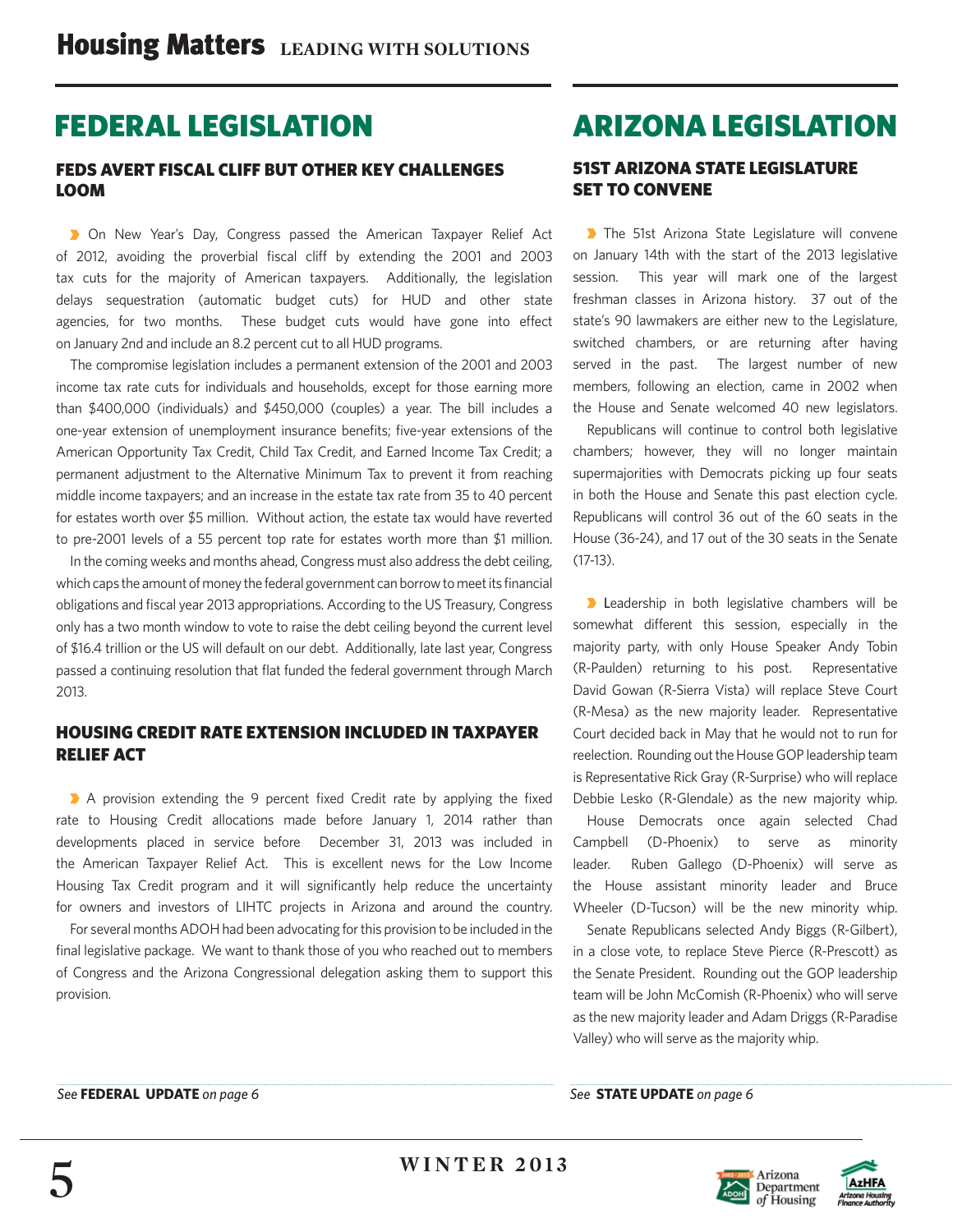# **Housing Matters** LEADING WITH SOLUTIONS

**FEDERAL UPDATE** *continued from page 5*

### CONGRESSIONAL COMMITTEE CHANGES COULD SPELL HOUSING REFORMS IN 2013

**D** Housing reform is expected to be a key issue for the newly sworn in 113th US Congress. Newly appointed House Financial Services Committee Chairman Jeb Hensarling (R-Texas) has expressed a strong interest in reforming the Government-Sponsored Enterprises, Fannie Mae and Freddie Mac. Additionally, Congresswoman Maxine Waters (D-California) has publically stated that she too wants to tackle GSE reform sometime this year. Waters is taking over for retired Congressman Barney Frank (D-Massachusetts) as the new ranking member on the committee.

 For the last couple of years both the Obama Administration and Congress had been exploring several proposals to either significantly reduce the government's role in the mortgage giants, or to eliminate the entities altogether. The White House has offered several options which include privatization, a limited federal guarantee only for crises, and a government reinsurance model. Congressional members held several hearings last year on various proposals from both Democrats and Republicans.

info Daniel Romm, Legislative Liaison/PIO (602) 771-1008 + *daniel.romm@azhousing.gov*

#### **STATE UPDATE** *continued from page 5*

 $\blacktriangleright$  For the first time in state history, Senate Democrats will be led by all women. Additionally, Leah Landrum Taylor (D-Phoenix) will be the first African American woman to serve as the Senate minority leader. Linda Lopez (D-Tucson) will serve as the new assistant minority leader and Anna Tovar (D-Tolleson) will serve as the minority whip.

 Following the swearing in of the 51st Legislature on the 14th, Governor Brewer will kick off the start of the session with the delivery of her state of the state address. The Governor is expected to once again highlight her priorities for the upcoming year and beyond. Additional funds for K-12 education and healthcare adjustments will be some of the key issues both the Governor and lawmakers will be looking to address this upcoming session.

#### **DIRECTOR'S MESSAGE** *continued from page 3*

Thanks to the efforts of ending homelessness advocates throughout the state, Arizona is making measureable progress toward our goal to end homelessness. The Governor's Commission on Homelessness and Housing has been coordinating ending homelessness efforts around the state. Valley of the Sun United Way launched the Ending Homelessness Council in 2009 with a goal to create 1,000 permanent supportive housing units by 2015. Today there are 690 units funded, under construction or complete. The Department provided funding for many of these units through the Low Income Housing Tax Credit Program and the Neighborhood Stabilization Program. Thanks to the \$2 million federal stimulus Homeless Prevention and Rapid Re-Housing Program the Department was able to assist over 1,000 Arizona households to prevent homelessness. Additionally, the Department funded over \$2.5 million to assist homeless shelters with operating funds to keep their doors open.

 The Department administered over \$14 million that provided infrastructure development, public works projects, emergency equipment needs, social service funding and a number of other community development related activities to over 186,000 rural Arizonans.

 370 homes in rural Arizona received rehabilitation assistance of over \$5.7 million. Most homeowners are very low income, elderly and living on fixed incomes in housing conditions that are unsafe and unhealthy.

 The Department continues to provide programs and critical resources to the most vulnerable populations of the state while serving as the driver for economic development and leveraging private capital. Whether it is through our work to provide safe and affordable housing, assistance to help aid our homeless and special needs populations, or our ongoing efforts to prevent Arizonans from losing their homes, we remain fully committed to finding responsible and reasonable solutions that improve living conditions and increase productivity.



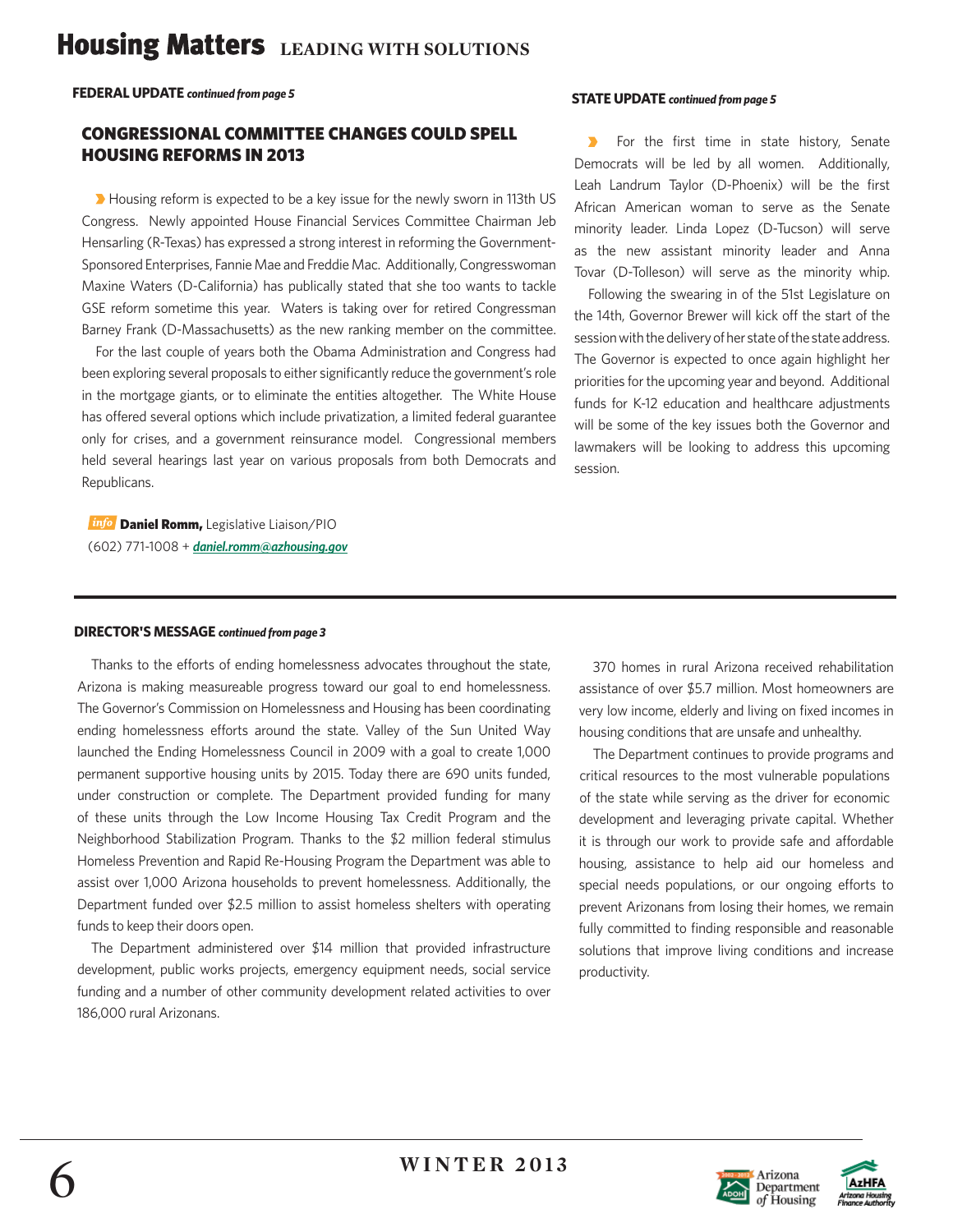# Featured Groundbreakings & Grand **Openings**

ADOH Tax Credit Projects

#### The Lofts@10 | Phoenix, AZ

On November 29, 2012, the Lofts@10 celebrated their groundbreaking. Once completed, the Lofts@10 will be an entry-level workforce housing apartment complex providing an urban life-style on



East Van Buren Street, east of I-10 in Phoenix. Developed by Dublin, Ohio-based Bethel Development Inc., the building will feature 78 units, offering spacious apartments for low-income families. 62 of the units are one-bedroom while the remaining 16 units are 2-bedroom.

 The building is strategically located in the emerging east downtown section of Phoenix. Residents of the Lofts@10 are within walking distance (less than two blocks) to the new light rail system station at the southeast corner of East Washington Street and North 24th Street. The option of public transportation not only will save residents the expense of owning and maintaining a car, but benefit them as well by eliminating the associated expenses such as parking, fuel costs and insurance premiums.

The Lofts@10 is LEED Gold certified and will provide residents the benefits and cost savings associated with energy-efficient construction and amenities. Enhanced insulation, windows, Energy-Star appliances and light fixtures, as well as high-efficiency heating and cooling equipment will all result in substantially lower utility expenses while providing a healthier living environment for their residents.

#### Washington Pointe | Phoenix, AZ

Located just east of the downtown city center at the southwest corner of Washington Street and 16th Street, next to two light rail lines, Washington Pointe is a 54 unit low-income housing project that will offer spacious apartments designed to meet the needs of its elderly residents. The site sits directly across the street from Eastlake Park which has



received a multi-million dollar grant for extensive renovations and improvements and will be a wonderful amenity for the future residents of Washington Pointe.

 Washington Pointe, another Bethel Development project, will be built using many energy-efficient and green products and methods. Enhanced insulation, windows and doors, Energy-Star appliances and light fixtures, as well as high-efficiency heating and cooling equipment will all result in substantially lower utility expenses while providing a healthier living environment for their residents. The groundbreaking took place on November 29, 2012.

#### Escobedo at Verde Vista | Mesa, AZ

Located at 125 E. University Drive in Mesa, Escobedo at Verde Vista will be a 70 unit, low to moderate income energy-efficient



community. This \$16 million dollar development is a partnership between Gorman & Company and ARM of Save the Family Foundation, a certified Community Housing Development Organization (CHDO), as well as the West Mesa CDC and the City of Mesa.

 Within walking distance to a future planned light rail station, the project will be constructed to a LEED Gold Standard. Some of the amenities of the community will include a computer lab, training center, theater, fitness center, playground, picnic tables, and barbeque grills.

 Once completed in 2013, Escobedo at Verde Vista will serve as the new headquarters for Save the Family Foundation, a non-profit organization in Mesa founded in 1988 to help homeless families become self-sufficient.

 A groundbreaking ceremony took place on December 6, 2012. Mesa Mayor Scott Smith and Director Trailor were both on hand for the ceremony.

#### Gracie's Village | Tempe, AZ

Gracie's Village, located in Tempe, is a partnership between Gorman & Company, Grace Community Church of the Valley, the Arizona Department of Housing and the City of Tempe.



The project will involve a mix of ground floor community facilities including a brand-new thrift store with three stories of 50 affordable residential housing units above the store.

 Amenities for Gracie's Village include a multi-purpose room for on-site before- and after-school care, a Wi-

*See* **GROUNDBREAKINGS** *on page 8*



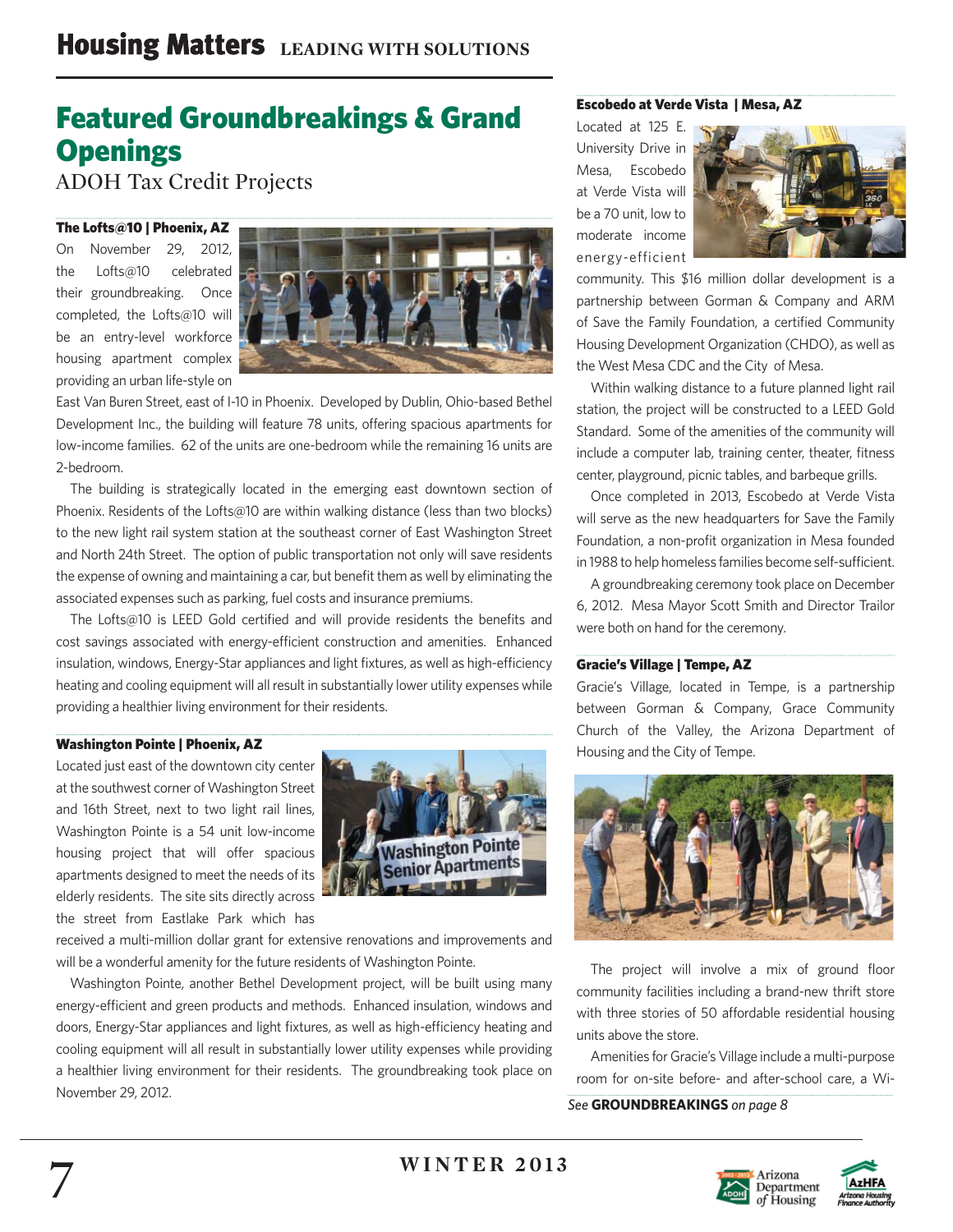# **Housing Matters** LEADING WITH SOLUTIONS

#### GROUNDBREAKINGS *continued from page 7*

Fi internet lounge, a roof deck, playground, picnic area, front-loaded energy-efficient washers & dryers inside each unit, hard-surface flooring, and electronically controlled entry.

A groundbreaking for Gracie's Village took place on November 1, 2012.

#### La Mesita | Mesa, AZ

 Located near Broadway and Stapley in Mesa, La Mesita is a partnership between several public and private agencies that are looking to tackle the problem of homelessness. Once completed, La Mesita will serve very low-income families and residents who are dealing with chronic homelessness.



The building will have 80 apartments,

30 of which will be permanent units for the chronically homeless. The property will include supportive services such as on-site health and child care, education and financial assistance. The second phase of the campus will feature a new family emergency shelter which will be completed in 2013.

 In addition to tax credits allocated from the Arizona Department of Housing, additional partners for La Mesita include Native American Connections, the Architectural Resource Team, SDCRANE CORE, Valley of the Sun United Way, Mesa United Way, the Corporation for Supportive Housing, Wells Fargo, the National Equity Fund, RAZA Development Fund, and Utah Community Reinvestment Corporation, and the City of Mesa. The groundbreaking for La Mesita took place on December 5, 2012.

#### Lofts at McKinley | Phoenix, AZ

 Located in the historic Roosevelt neighborhood of downtown Phoenix, the Lofts at McKinley celebrated their grand opening with a ribbon cutting ceremony on October 24, 2012. Gorman & Company partnered with the Downtown Phoenix CDC and Arizona Bridge to Independent Living to construct this affordable



housing project for low and moderate income working seniors. The project has a total of 60 units set aside for 40%, 50% and 60% of AMI (40 one-bedroom one-bathroom and 20 two-bedroom one bathroom units). Three of the units are specifically set aside for the physically disabled and a total of 48 of the units are set aside for persons age 55 and over.

This transit oriented project is within walking distance to the light rail and it is the first LEED Platinum multi-family senior housing development ever built in Arizona. The Lofts at McKinley also include artist amenities such as a gallery and workshop.

#### Sentinel Plaza | Tucson, AZ

 Sentinel Plaza hosted their grand opening on October 4 2012. Located on West Congress in downtown Tucson, this six



story apartment complex building provides 143 modern one-bedroom affordable housing units for incomerestricted seniors, aged 62 and older. This project is the new home for residents of the old Armory Park Apartments who are transferring from 40 year old studio apartments into brand new one-bedroom units.

 Sentinel Plaza, a joint venture between Senior Housing Group and Evergreen Partners, provides modern and larger living units for residents of Armory Park Apartments. The project is estimated to cost between \$25 and \$27 million in construction costs.

#### Grandfamilies Place| Phoenix, AZ

Grandfamilies Place of Phoenix, located at 5150 S.

18th Place is the first affordable rental housing complex of its kind in Arizona and only the second in the country.



Its construction was the execution of an idea Tanner Properties had been working on for several years and it celebrated its opening on October 25, 2012. Grandparents assuming the responsibility for grandchildren can easily become overwhelmed by issues related to parenting and discipline. Society has changed since they were parents, and, though many behavior issues are common regardless of the generation, these societal changes often pose difficult problems. Twenty nine barracks-style buildings have been replaced with two 3-story buildings as well as a pool and sports court for the children to enjoy. A service coordinator is onsite to assist with social needs.



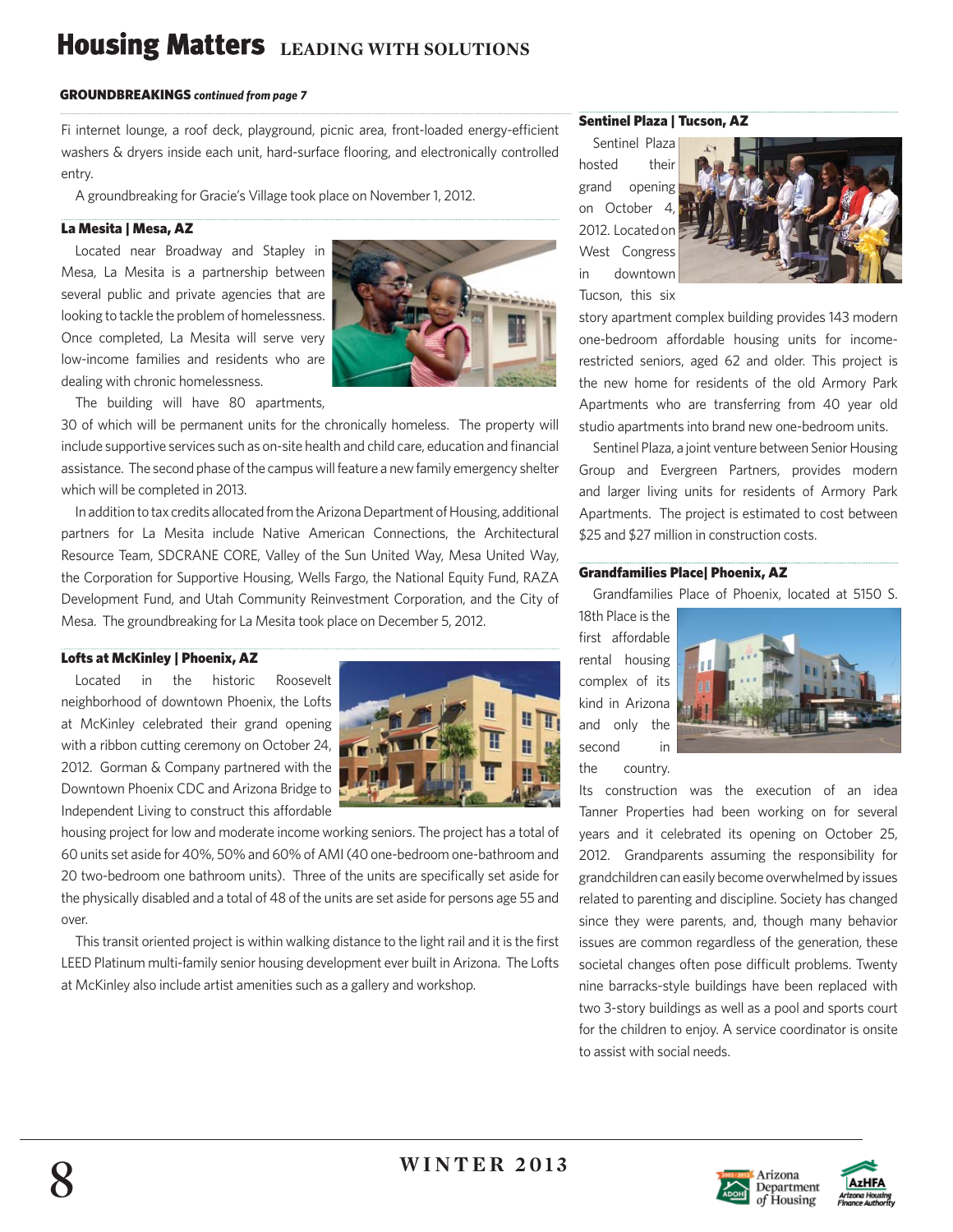

### **Lori Hofer recognized as the 2012 ADOH Employee of the Year**

 Lori Hofer has been named the 2012 Arizona Department of Housing Employee of the Year. Ms. Hofer, a Rental Housing Program Specialist, was nominated for her consistency and outstanding commitment to getting the job done.

 Ms. Hofer has shown a willing attitude in accepting new responsibilities, eagerly volunteers to provide assistance in any way she can, and operates as a team player. She continually demonstrates a very high level of accountability and concern over being a good steward of the public resources of the agency and those contracts that are assigned to her. During a period of time when her department was without an Administrator she continually stepped up to help fill the gap left by that vacancy.

She is an adept project manager whose organizational skills benefit developers and result in a higher on-time completion rate. Ms. Hofer's project management experience allows her to anticipate problems and avert job stalling problems. She manages a high volume of rental development while maintaining a professional and cheerful attitude with both ADOH staff and the development community.

On December 12, Ms. Hofer was recognized at the Department's December All Agency Staff Meeting and Holiday Celebration. For this honor, Ms. Hofer received recognition from Director Michael Trailor and Arizona Governor Jan Brewer.

 On behalf of the entire Arizona Department of Housing, we would like to congratulate Lori Hofer on receiving this honor and thank her for her continued dedication to the Department and the State of Arizona.

### **New Faces**



**Jeanne Redondo |** Jeanne Redondo joins ADOH as the Rental Housing Programs Administrator. Jeanne has worked in the affordable housing development community in Arizona since 1998, most recently as Senior

Project Manager at the Cesar Chavez Foundation. Jeanne holds a BS degree from Georgetown University and a MA degree from the State University of New York at Albany.

### **Qualified Allocation Plan Sent to the Governor**

The FY 2013 Qualified Allocation Plan (QAP) for the Low-Income Housing Tax Credit program has been transmitted to Governor Brewer's office for approval. A final version of the report will be posted to the ADOH website upon the Governor's review and signature.

**Info** Jeanne Redondo, Rental Programs Administrator (602) 771-1031 + *jeanne.redondo@azhousing.gov*

### **ADOH Releases Fiscal Year 2012 Annual Report**

As 2012 comes to a close, we are all encouraged by the latest trends in the housing market. Statewide, home values are quickly rising, foreclosures are significantly down, our distressed inventory has decreased, and permitting is picking up, which means more jobs.

 On December 20, 2012, we released our Fiscal Year 2012 Annual Report highlighting this past year's outstanding efforts and activities from the Arizona Department of Housing (ADOH), the Arizona Housing Finance Authority (AzHFA), and the Arizona Home Foreclosure Funding Corporation (AHFPC).

 The Department continues to provide programs and critical resources to the most vulnerable populations of the state while serving as the driver for economic development and leveraging private capital. Whether it is through our work to provide safe and affordable housing, assistance to help aid our homeless and special needs populations, or our ongoing efforts to prevent Arizonans from losing their homes, we remain fully committed to finding responsible and reasonable solutions to counter the housing crisis facing our state and nation.

 In FY2012, ADOH, AzHFA, and AHFPFC made combined commitments of over \$339 million in assistance available to support housing, community development activities, and foreclosure prevention initiatives throughout the state. Additionally through the federally funded Save Our Home AZ program, over 600 families were able to avoid foreclosure. Together, all our resources were able to assist over 105,000 Arizona families throughout all 15 counties.

 It is our pleasure to share with you our Fiscal Year 2012 Annual Report. To access the report, please visit *www. azhousing.gov.*